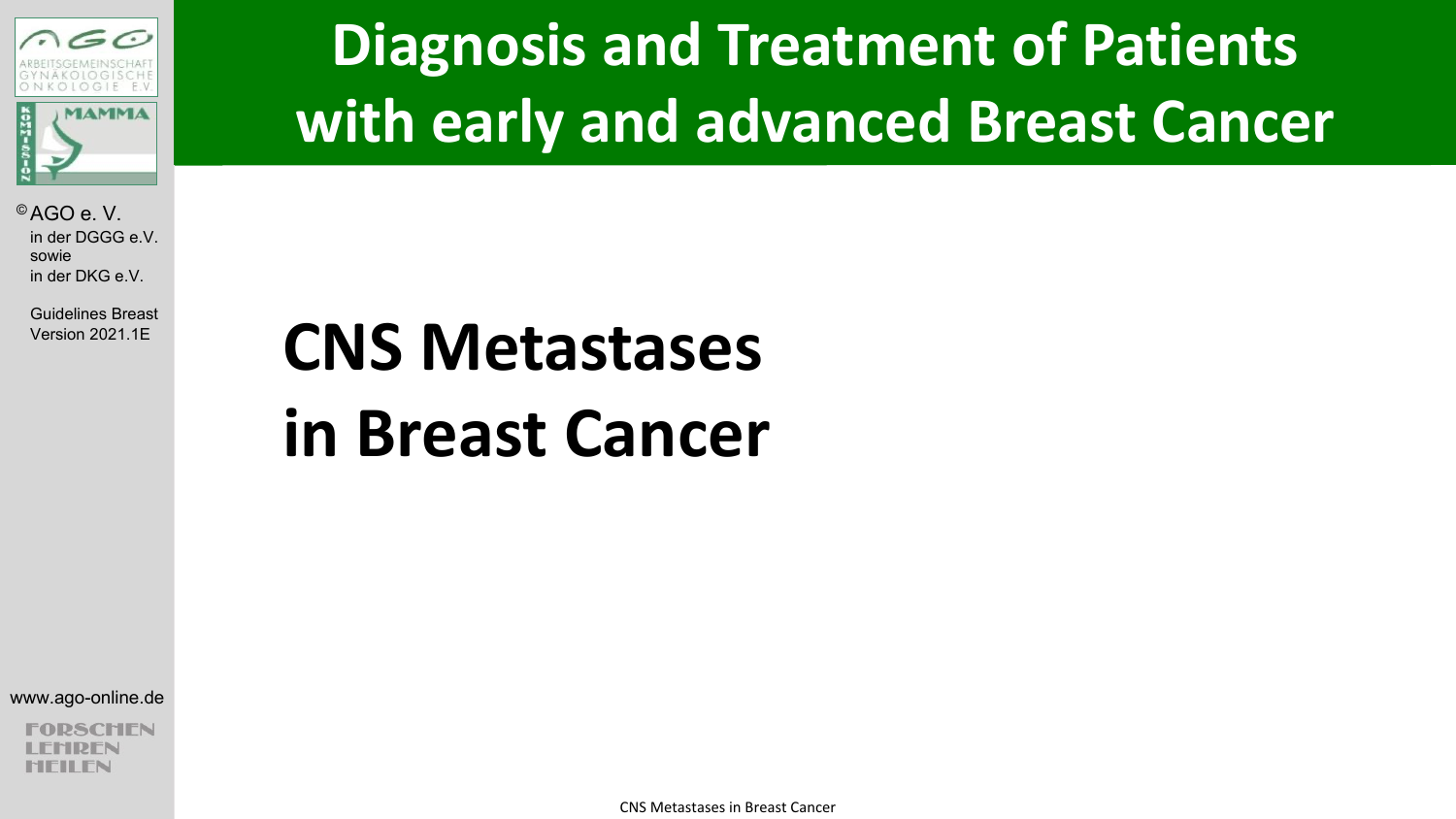

**CNS Metastases in Breast Cancer**

© AGO e. V. in der DGGG e.V. sowie in der DKG e.V.

> Guidelines Breast Version 2021.1E

### § **Versions 2003–2020:**

**Bauerfeind / Bischoff / Diel / Ditsch / Fehm / Friedrich / Gerber / Huober / Loibl / Lück / Maass / Müller / Nitz / Jackisch / Jonat / Junkermann / Rody / Schütz / Solbach / Stickeler / Witzel** 

§ **Version 2021:**

**Rody / Huober**

www.ago-online.de

CHEN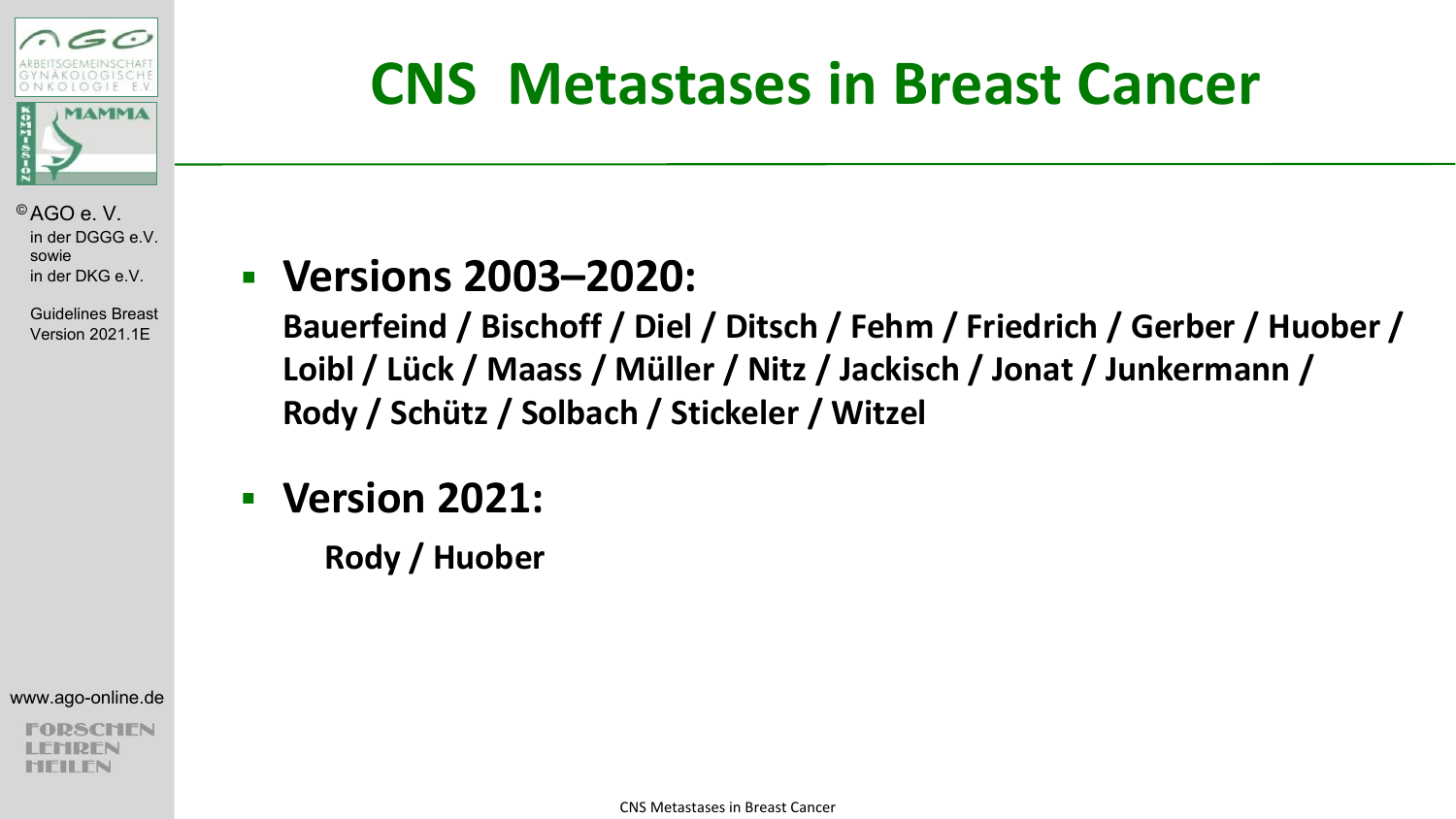

Guidelines Breast Version 2021.1E

www.ago-online.de

- § **Breast cancer is the 2nd most common cause of CNS metastases**
- At autopsy:
	- § **Parenchymal CNS metastases: ~ 30–40%**
	- § **Leptomeningeal CNS metastases: ~ 5–16%**
- **Increasing incidence (10 %**  $\Rightarrow$  **40 %)**
- § **Increasing incidence due to** 
	- § **More effective treatment of extra-cerebral sites with improved prognosis**
	- **EXECUTE:** Increasing use of MRI for diagnostic evaluation
- Lack of specific knowledge about treatment of brain metastases in breast **cancer since most studies are not breast cancer specific. Therefore, participation in the German registry study is recommended (www.gbg.de)**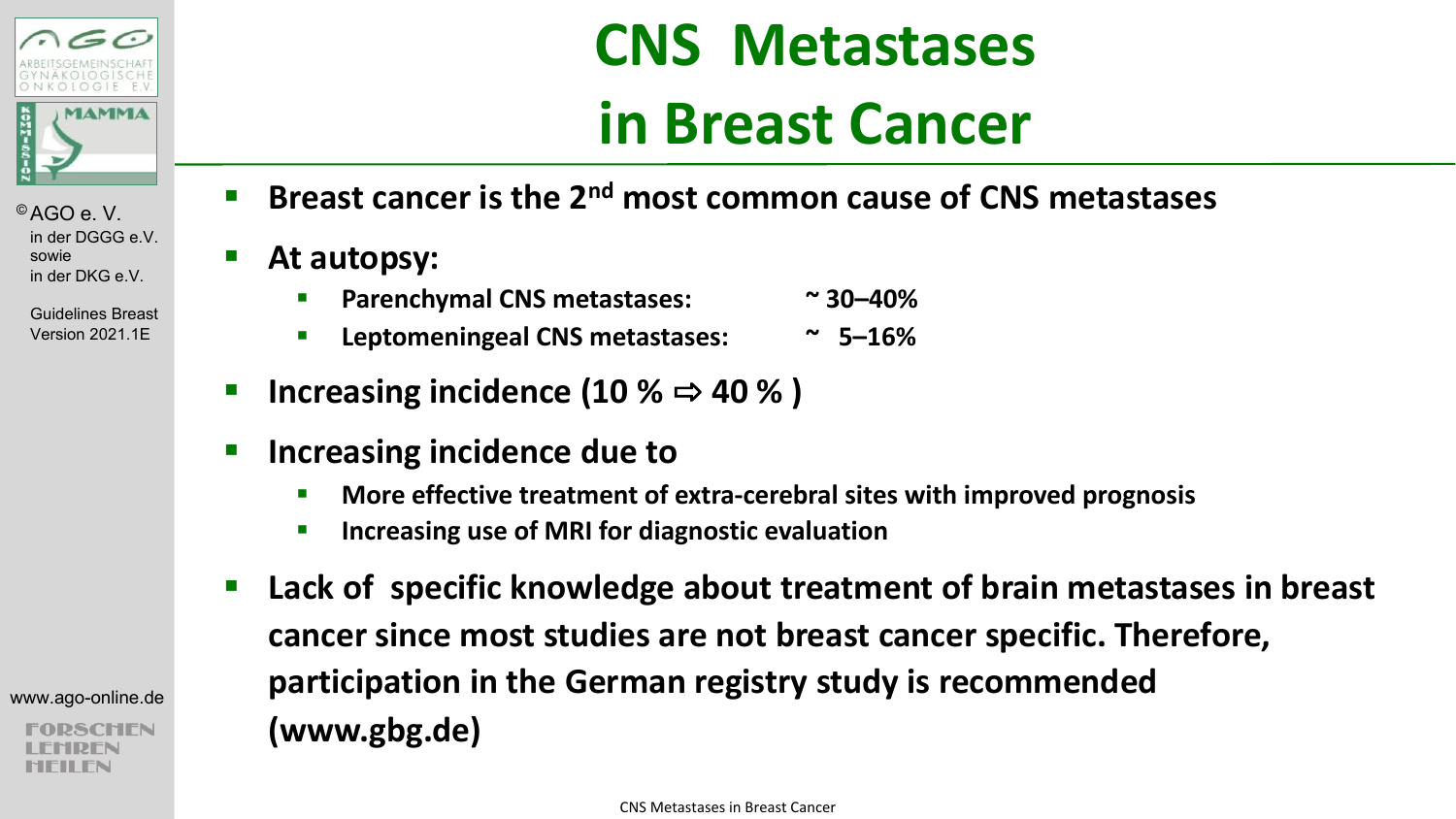

> Guidelines Breast Version 2021.1E

# **CNS Metastases in Breast Cancer Tumour biology**

### § **Primary Tumor:**

- § **Negative hormone receptor status (basal-like cell type / triple-negative)**
- § **High grade, high Ki-67 index**
- § **HER2 and/or EGFR (HER1) overexpression**
- § **Molecular subtype (Luminal B, HER2 positive, triple-negative)**
- Brain metastases are more likely estrogen receptor negative **and overexpress HER2 and/or EGFR**
- § **Discordance of molecular subtype between primary tumor and brain metastases: for ER= 16.7%, for PR = 25.2% and Her2 neu = 10.4%**
- There is no evidence for BM-screening in asymptomatic BC-patients

www.ago-online.de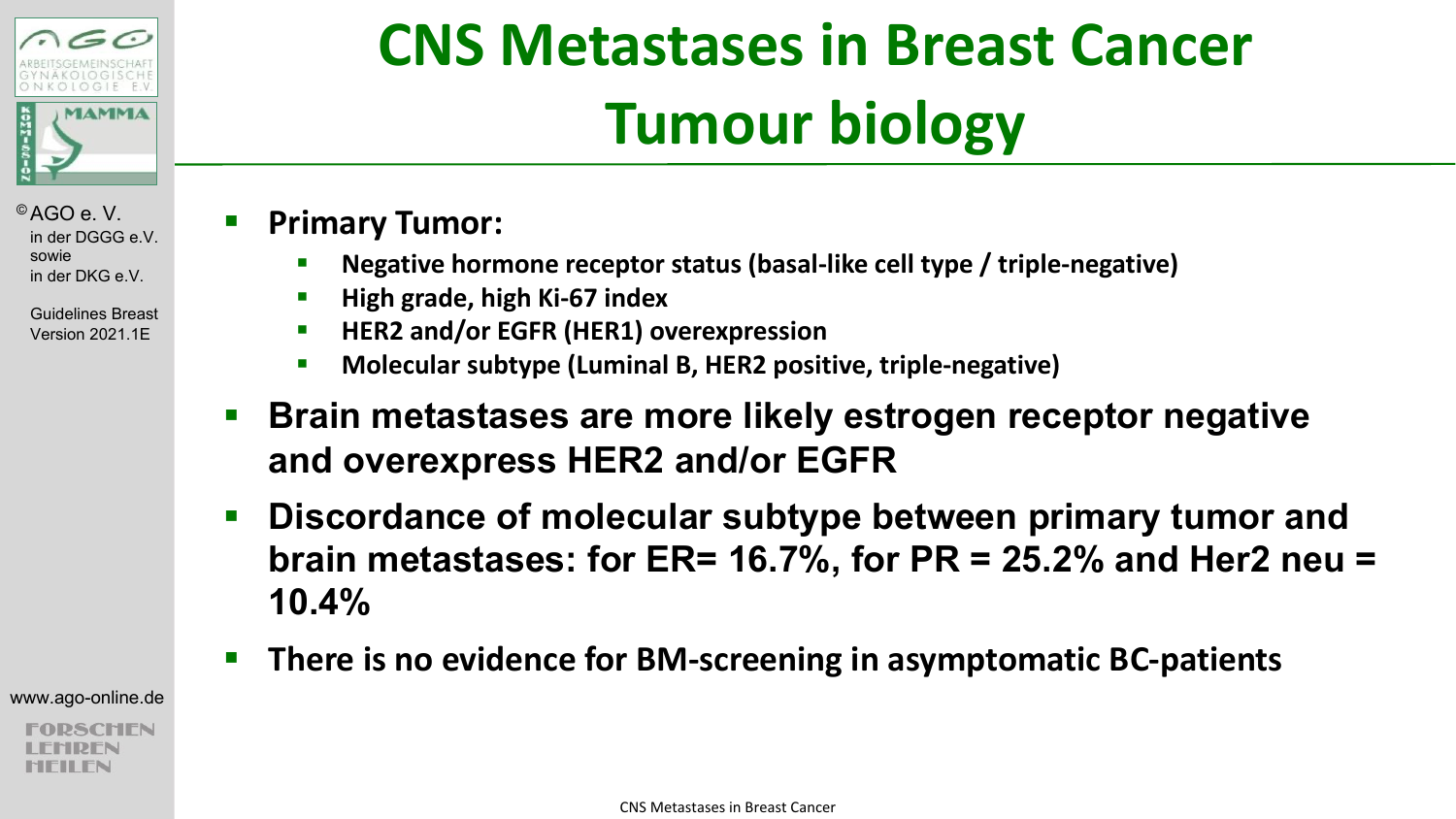

Guidelines Breast Version 2021.1E

### www.ago-online.de

**SCHEN** MFILFN

**Diagnosis-specific Graded Prognostic Assessment (DS-GPA) Worksheet to Estimate Survival from Brain Metastases (BM) by Diagnosis**

|                          | 0            | 0.5  |       | 1.5              |      | <b>Score</b> |
|--------------------------|--------------|------|-------|------------------|------|--------------|
| <b>Prognostic Factor</b> |              |      |       |                  |      |              |
| <b>KPS</b>               | $\leq 50$    | 60   | 70-80 | 90-100           | n/a  |              |
| Subtype                  | <b>Basal</b> | n/a  | LumA  | HER <sub>2</sub> | LumB |              |
| Age, years               | >60          | < 60 | n/a   | n/a              | n/a  |              |
| Sum total                |              |      |       |                  |      |              |

**Median survival by GPA:** 

| <b>DS-GPA 0-1.0</b>   | $= 3.4$ months   |
|-----------------------|------------------|
| <b>DS-GPA 1.5-2.0</b> | $= 7.7$ months   |
| <b>DS-GPA 2.5-3.0</b> | $= 15.1$ months  |
| <b>DS-GPA 3.5-4.0</b> | $= 25.3$ months; |

### **DS-GPA confirmed as prognostic factor**

Subtype: Basal: triple negative; LumA: ER/PR positive, HER2 negative; LumB: triple positive; HER2: ER/PR negative, HER2 positive

Sperduto PW et al, JCO 2012; Nagtegaal SHJ et al<sub> B</sub>Radiother Oncol 2019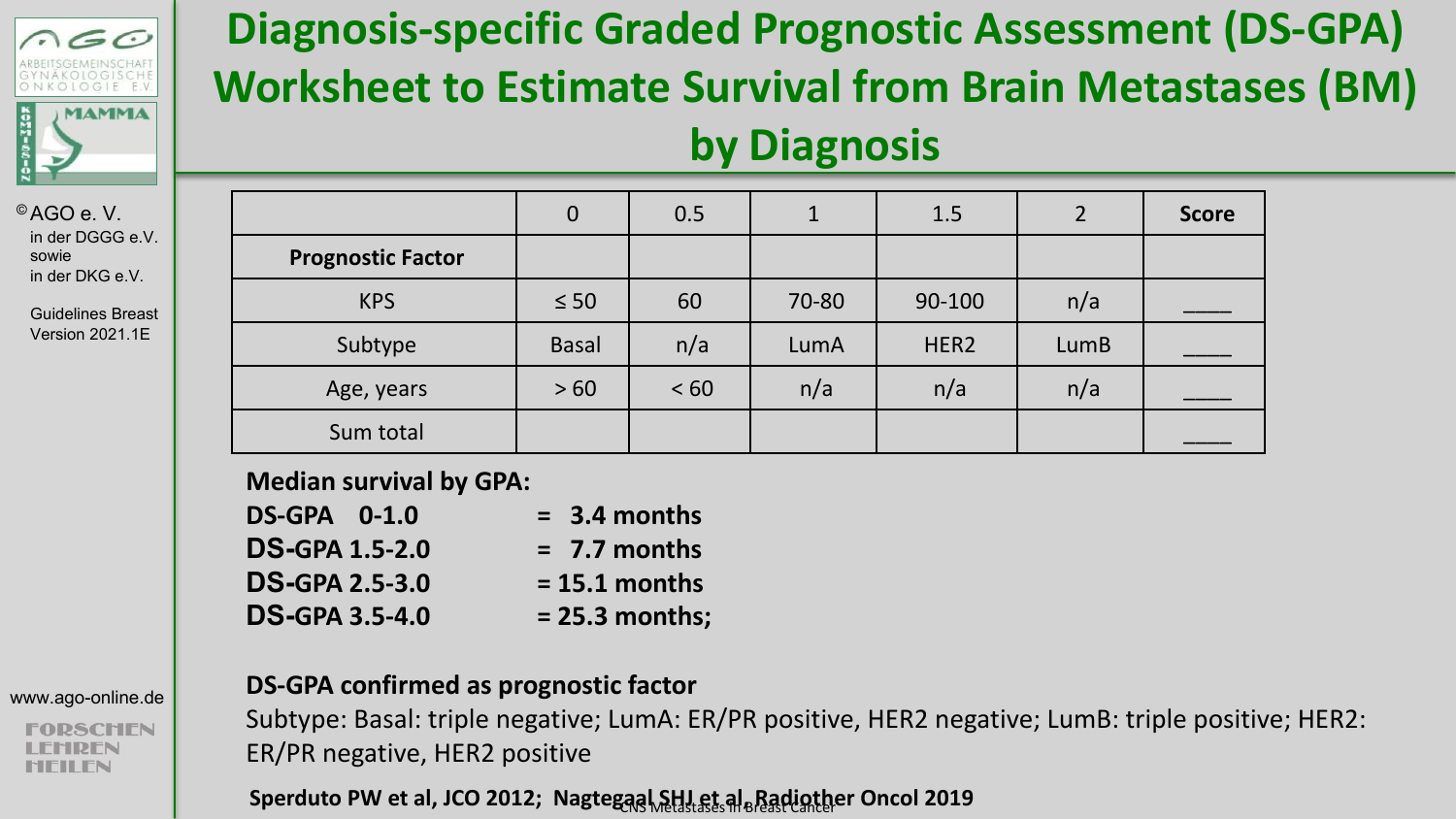

© AGO e. V.

# **WBRT-30-BC – zur Abschätzung des Risikos von Hirnmetastasen**

| 'AGO e.V.<br>in der DGGG e.V.     | Characteristic                                        | 6-month OS rate<br>(%) | <b>Scoring points</b>   | $\mathbf{B}$<br>W |
|-----------------------------------|-------------------------------------------------------|------------------------|-------------------------|-------------------|
| sowie<br>in der DKG e.V.          | Karnofsky performance score                           |                        |                         | $\mathfrak{c}$    |
| <b>Guidelines Breast</b>          |                                                       |                        |                         |                   |
| Version 2021.1E                   | $70%$                                                 | 8                      | $\mathbf{1}$            |                   |
|                                   | 70%                                                   | 32                     | 3                       |                   |
|                                   | >70%                                                  | 72                     | $\overline{\mathbf{z}}$ |                   |
|                                   | Time between 1.diagnosis of<br>breast cancer and WBRT |                        |                         |                   |
|                                   | ≤33 months                                            | 29                     | 3                       |                   |
|                                   | ≥34 months                                            | 38                     | $\overline{a}$          |                   |
|                                   | <b>Extra-cerebral metastatic</b><br>disease           |                        |                         |                   |
| ww.ago-online.de                  | <b>No</b>                                             | 53                     | 5                       |                   |
| <b>FORSCHEN</b><br><b>I FMDFN</b> | Yes                                                   | 28                     | 3                       |                   |

**- Based on 170 patients** 

**BRT: whole brain radiotherapy alone** 

- **(30 Gy in 30 sessions)**

| Prognostic<br>group | OS at 6<br>months (%) |
|---------------------|-----------------------|
| 6-9 points          | ጸ                     |
| 10-12 points        | 41                    |
| 13-15 points        | 68                    |
| 16 points           | 100                   |

www.ago-onlin

FODSCL **MEILEN** 

**Regarding the PPV to identify patients who will live 6 months or longer after WBRT,**  the WBRT-30-BC (100%) was superior to both DS-GPA (74%) and Rades-Score (68%). Janssen S et al, Radiol Oncol, 2019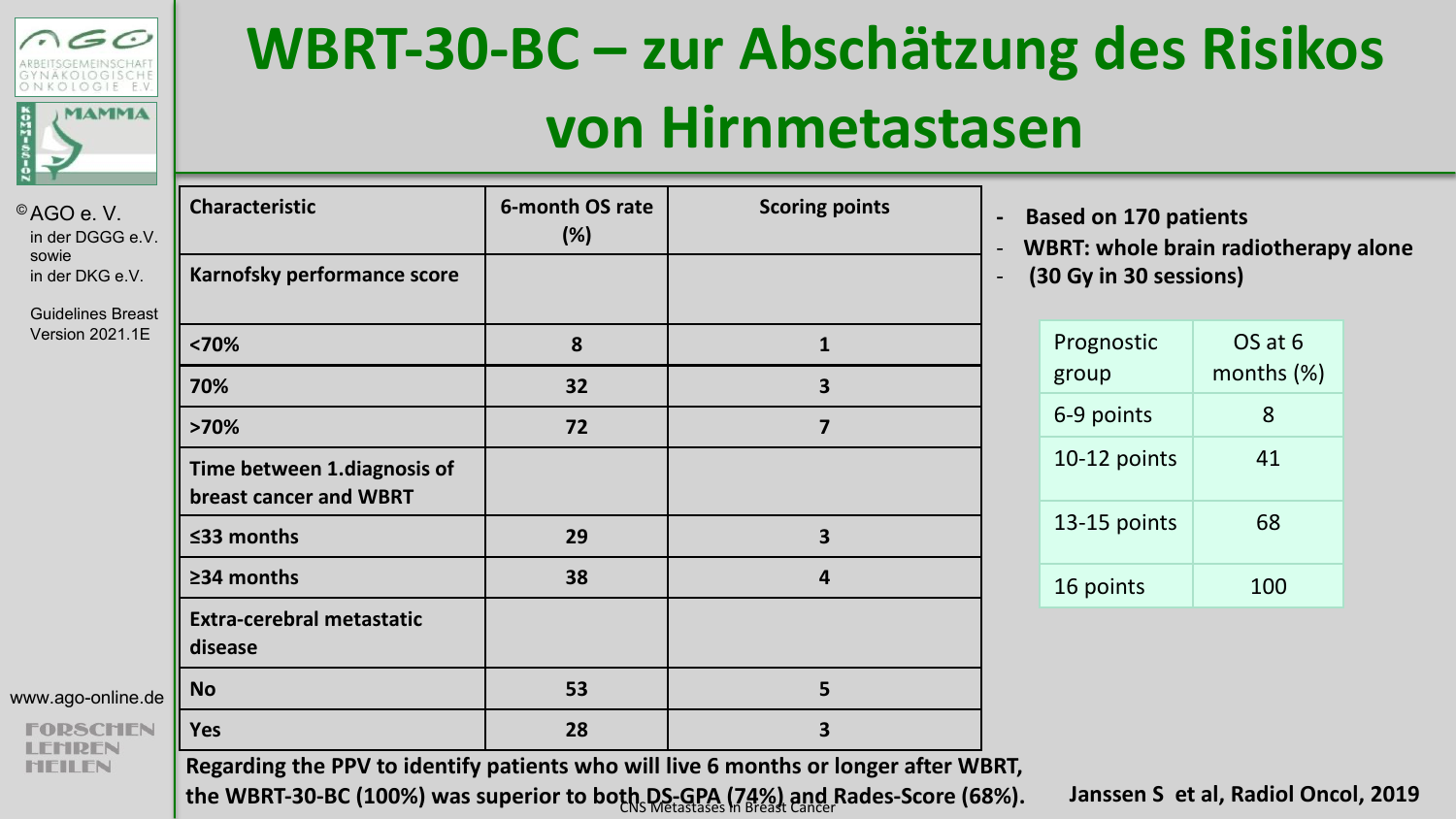

Guidelines Breast Version 2021.1E

|                                                                                                                                                                                | <b>LoE</b>     | <b>GR</b> | AG <sub>C</sub> |
|--------------------------------------------------------------------------------------------------------------------------------------------------------------------------------|----------------|-----------|-----------------|
| Local therapy alone: SRS $(≤ 4 cm)$ o. FSRT or resection                                                                                                                       | 2 <sub>b</sub> | B         | $++$            |
| Resection + irradiation of the tumor bed (without WBRT)                                                                                                                        | 1 <sub>b</sub> | B         | $++$            |
| WBRT + Boost (SRS, FSRT) or resection + WBRT                                                                                                                                   | 2a             | B         | $\ddot{}$       |
| <b>WBRT</b> alone<br>Patients with reduced general condition and limited life expectancy                                                                                       | 2 <sub>b</sub> | B         | $\ddot{}$       |
| <b>Hippocampal-sparing</b>                                                                                                                                                     | 2 <sub>b</sub> | B         | +/-             |
| WBRT in addition to SRS/FSRT or tumor resection improves local<br>$\blacksquare$<br>control and symptoms but has no survival benefit. WBRT impairs<br>neurocognitive function. |                |           |                 |

**Single / Solitary Brain Metastasis**

**Oxford**

**LoE GR AGO**

www.ago-online.de

**FORSCHEN** LEMREN **HEILEN** 

**SRS = stereotactic radiosurgery (single session), FSRT = fractionated stereotactic RT; WBRT = whole brain radiotherapy,**  CNS Metastases in Breast Cancer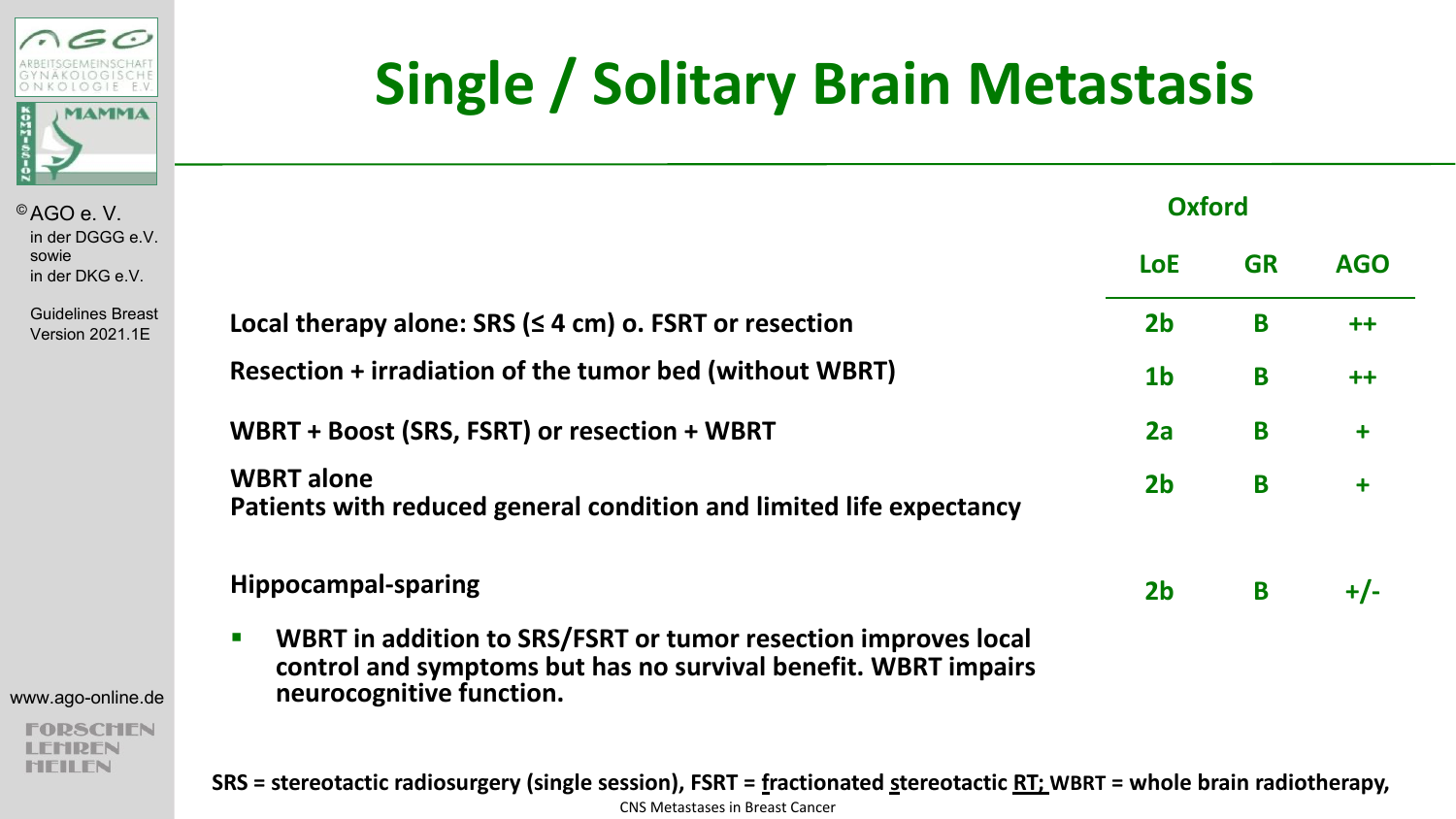

Guidelines B Version 2021

| www.ago-online.de |  |
|-------------------|--|
|                   |  |

## **Oligo-Brain Metastases**

| e.V.         |                                                                                          | <b>Oxford</b>  |           |            |
|--------------|------------------------------------------------------------------------------------------|----------------|-----------|------------|
| .V.          |                                                                                          | LoE            | <b>GR</b> | <b>AGO</b> |
| reast<br>.1E | Local therapy alone: SRS ( $\leq$ 4 cm) or FSRT                                          | 2 <sub>b</sub> | B         | $++$       |
|              | <b>WBRT + Boost (SRS, FSRT)</b>                                                          | 2a             | B         | $++$       |
|              | <b>WBRT</b> alone<br>Patients with reduced general condition and limited life expectancy | 2 <sub>b</sub> | B         | $\ddot{}$  |
|              | <b>Hippocampal-sparing</b>                                                               | 2 <sub>b</sub> |           | $+/-$      |

- § **Maximal number of metastases treated by SRS depends on localization, size, and additional, factors e.g. number of metastases, pre-treatment, Karnofsky.Index**
- § **WBRT in addition to SRS/FSRT improves local control and symptoms, but has no survival benefit. Additional WBRT seems to impair neurocognitive function**
- § **In case of limited number of brain metastases, SRS/FSRT are preferred**

**SRS = stereotactic radiosurgery (single session), FSRT = fractionated stereotactic RT; WBRT = whole brain radiotherapy,**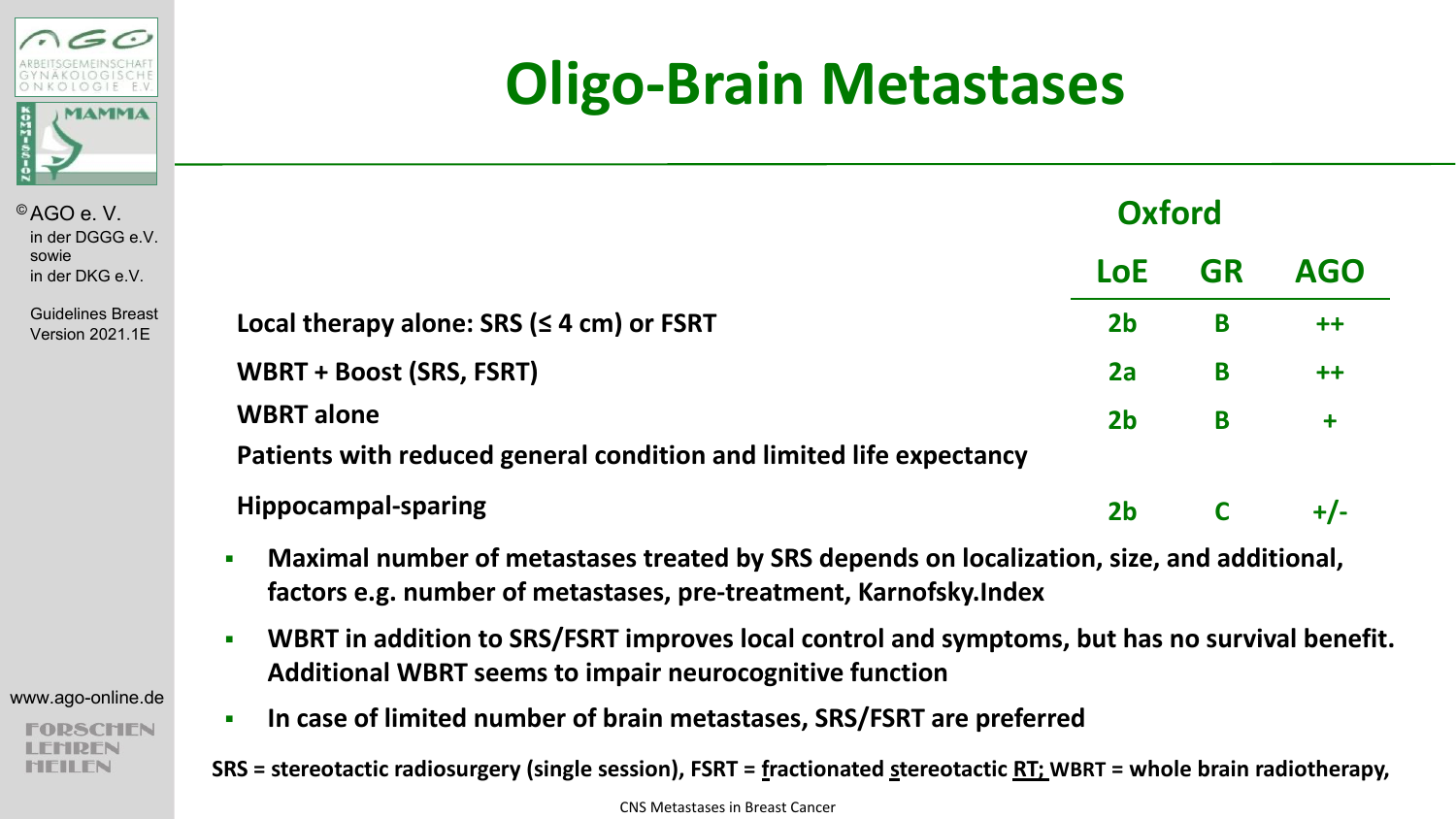

Guidelines Breast Version 2021.1E

www.ago-online.de

SCHEN

### **NCCTG N0574 (Alliance): A Phase III Randomized Trial of Whole Brain Radiation Therapy (WBRT) in Addition to Radiosurgery (SRS) in Patients with 1 to 3 Brain Metastases**

### **Study design:**

Patients with 1-3 brain metastases, each < 3 cm by contrast MRI, were randomized to SRS alone or SRS + WBRT and underwent cognitive testing before and after treatment. The primary endpoint was cognitive progression (CP) defined as decline > 1 SD from baseline in any of the 6 cognitive tests at 3 months. Time to CP was estimated using cumulative incidence adjusting for survival as a competing risk.\*

### **Conclusion:**

Decline in cognitive function, specifically immediate recall, memory and verbal fluency, was more frequent with the addition of WBRT to SRS. Adjuvant WBRT did not improve OS despite better brain control. Initial treatment with SRS and close monitoring is recommended to better preserve cognitive function in patients with newly diagnosed brain metastases that are amenable to SRS.

**\* Remark: No hippocampus-sparing was applied**

**Brown A, Asher AL, Ballman K, Farace E, Cerhan J, Anderson K,**  et al. JAMA. 2016 Jul 26;316(4):401–9 $\alpha$ doiet1<del>0.</del>1001/jama.2016.9839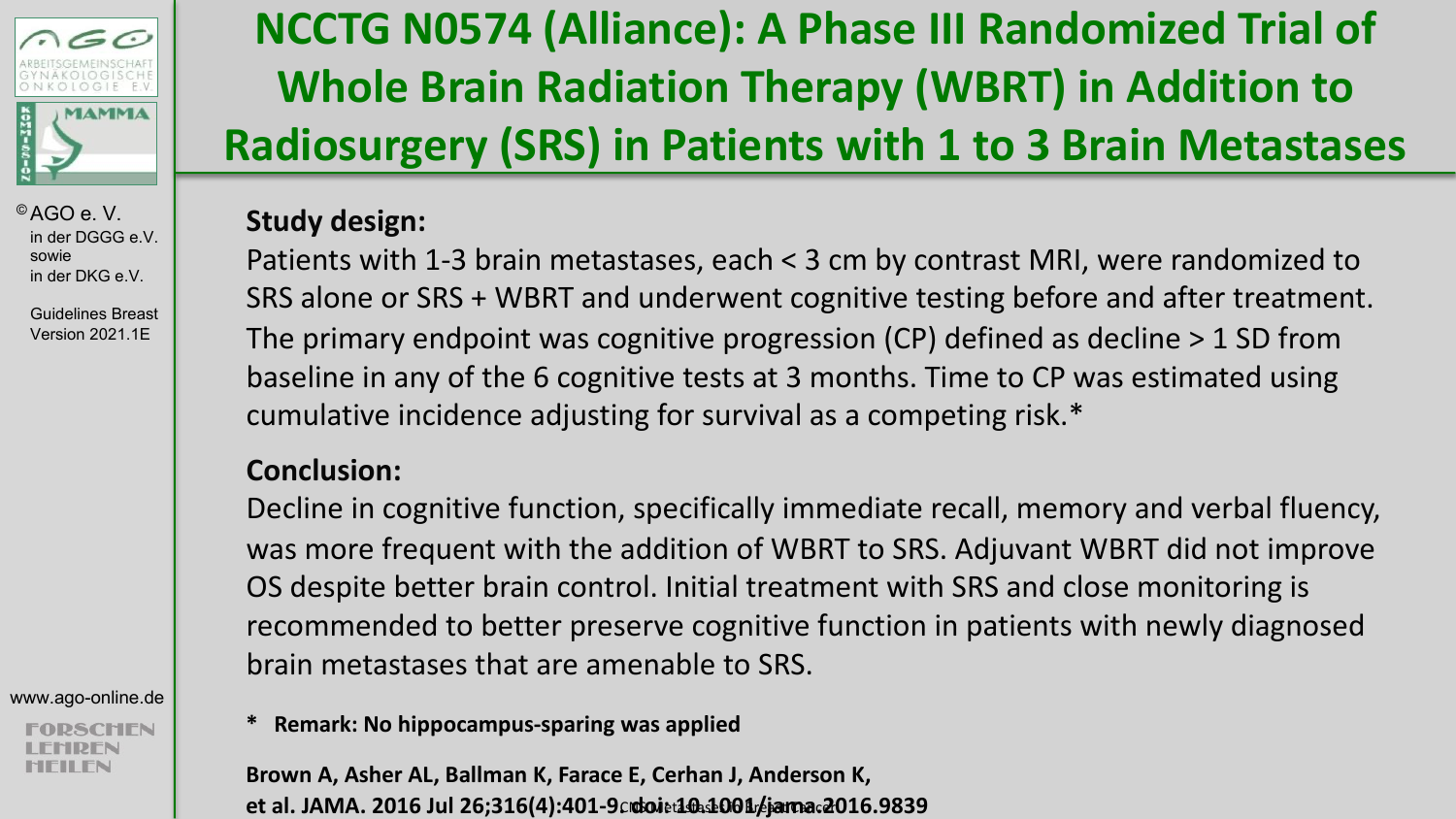

Guidelines Breast Version 2021.1E

| www.ago-online.de |  |
|-------------------|--|
|-------------------|--|

### **Adjuvant Whole-brain Radiotherapy Versus Observation After Radiosurgery or Surgical Resection of One to Three Cerebral Metastases: Results of the EORTC 22952- 26001 Study**

| 2-year relapse rate after whole-brain radiotherapy (WBRT) versus<br>observation after surgical resection or radiosurgery |                                       |                    |                                 |                    |  |  |
|--------------------------------------------------------------------------------------------------------------------------|---------------------------------------|--------------------|---------------------------------|--------------------|--|--|
|                                                                                                                          | after surgical resection<br>$(n=160)$ |                    | after radiosurgery<br>$(n=199)$ |                    |  |  |
|                                                                                                                          | <b>WBRT</b>                           | observation        | <b>WBRT</b>                     | observation        |  |  |
| Local recurrence                                                                                                         | 27%                                   | 59%<br>(p<0.001)   | 19%                             | 31%<br>$(p=0.040)$ |  |  |
| New lesions                                                                                                              | 23%                                   | 42%<br>$(p=0.008)$ | 33%                             | 48%<br>$(p=0.023)$ |  |  |

- § **Only 12% of the patients had brain metastases from breast cancer.**
- § **Overall survival was similar in the WBRT and observation arms (median, 10.9 vs. 10.7 months, respectively; P = .89).**
- § **Intracranial progression caused death in 44% patients in the OBS arm and in 28% patients in the WBRT arm.**

**Kocher M. J Clin Oncol 2011, 29:134-141**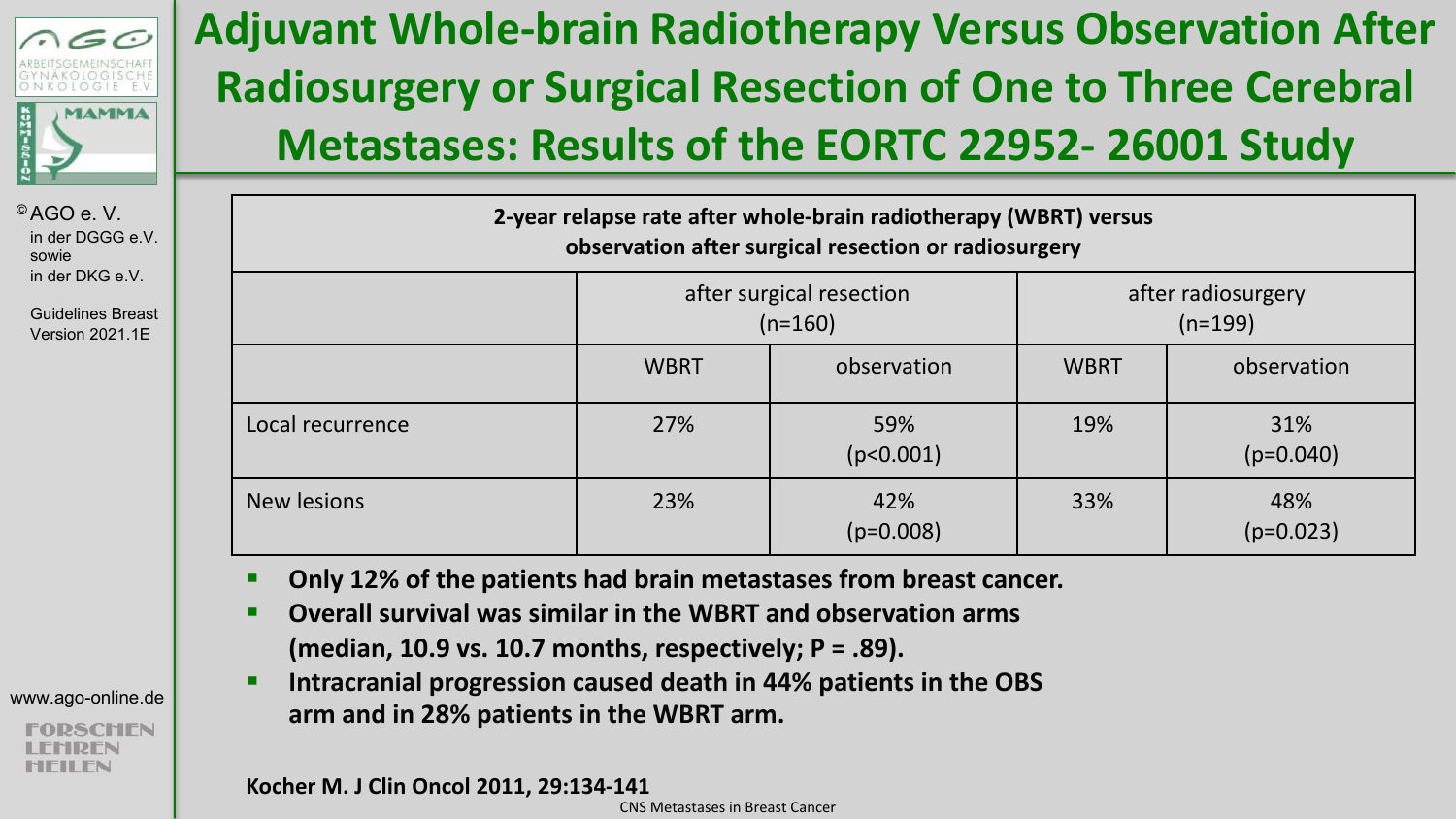

> Guidelines Breast Version 2021.1E

#### www.ago-online.de

## **Possible Factors for Decision Making Neurosurgery versus Stereotactic Radiosurgery**

**Factors in favor of neurosurgery:**

- § **Histological verification e.g. after a long recurrence-free interval**
- § **Need for immediate decompression, life-threatening symptoms**
- § **Tumor size not allowing stereotactic radiotherapy**

**Factors in favor of primary radiotherapy\*:**

- § **Tumor location poorly amenable to surgery**
- § **More than four lesions**
- **\* stereotactic radiotherapy should be preferred if possible**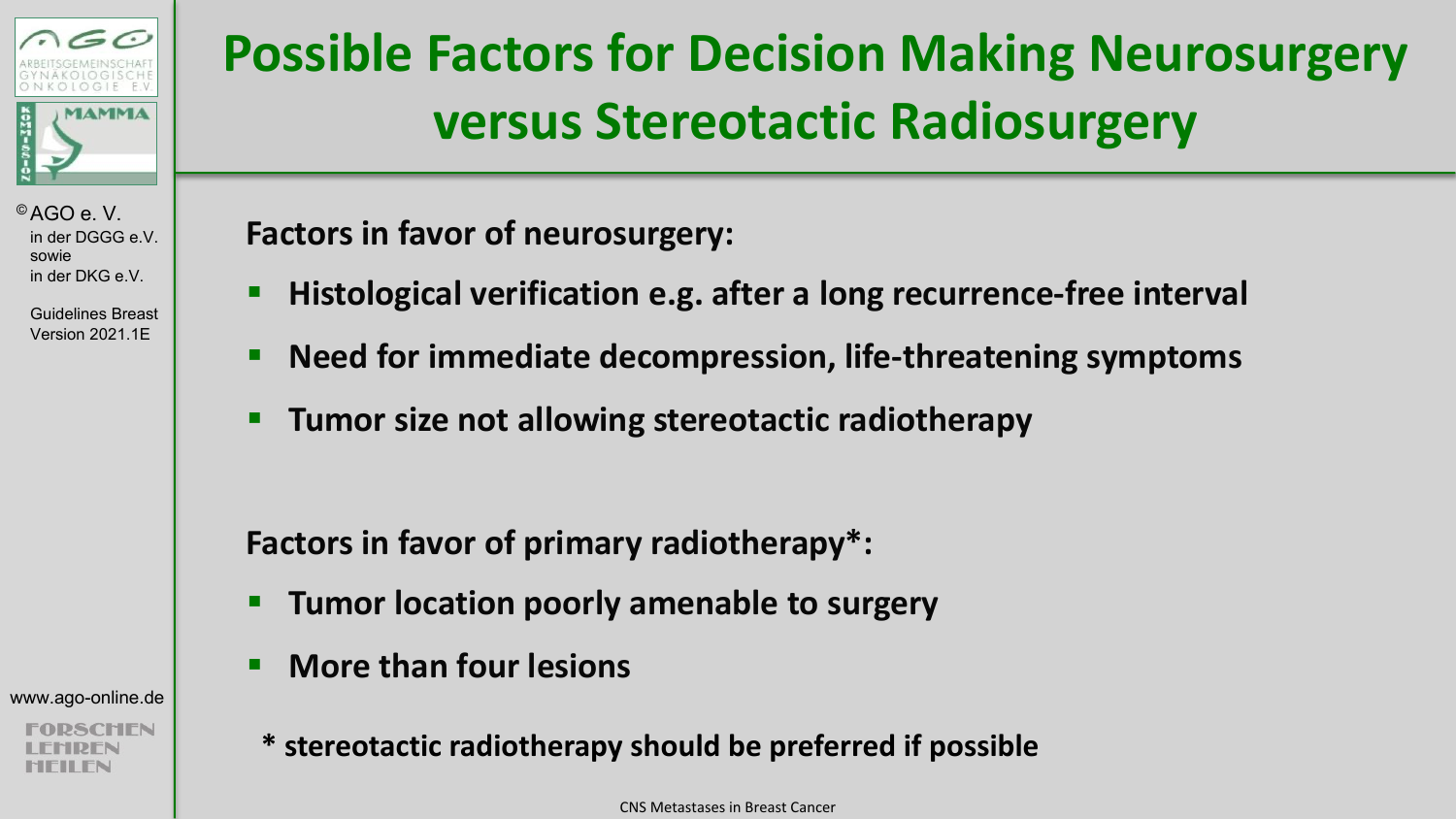

Guidelines Breast Version 2021.1E

# **Multiple Brain Metastases if Stereotactic Radiotherapy is not indicated**

|                                                                            | <b>Oxford</b>  |           |                |
|----------------------------------------------------------------------------|----------------|-----------|----------------|
|                                                                            | <b>LoE</b>     | <b>GR</b> | <b>AGO</b>     |
| WBRT (supportive steroids*)<br>$\blacksquare$                              | 1a             | A         | $++$           |
| <b>Hippocampal-sparing radiotherapy</b><br>$\mathcal{L}_{\mathcal{A}}$     | 2 <sub>b</sub> | C         | $+/-$          |
| Corticosteroids alone*<br>$\mathcal{L}_{\mathcal{A}}$                      | 3a             | B         | $+/-$          |
| <b>Chemotherapy alone</b><br>$\mathcal{L}_{\mathcal{A}}$                   | 3a             | D         | $+/-$          |
| Radiochemotherapy for intracerebral control<br>$\mathcal{L}_{\mathcal{A}}$ | 3b             |           | $\blacksquare$ |
| WBRT in case of recurrence**<br>$\mathcal{L}_{\mathcal{A}}$                | 4              |           |                |
|                                                                            |                |           |                |

- **\* adapted to symptoms**
- **\*\* can be discussed depending on time-interval from first radiation, prior dose, and localization if local therapy (surgery, SRS, FSRT) is not indicated and / or possible**

www.ago-online.de

**2SCHEN** 

**SRS = stereotactic radiosurgery FSRT = fractionated stereotactic radiotherapy WBRT = whole brain radiotherapy**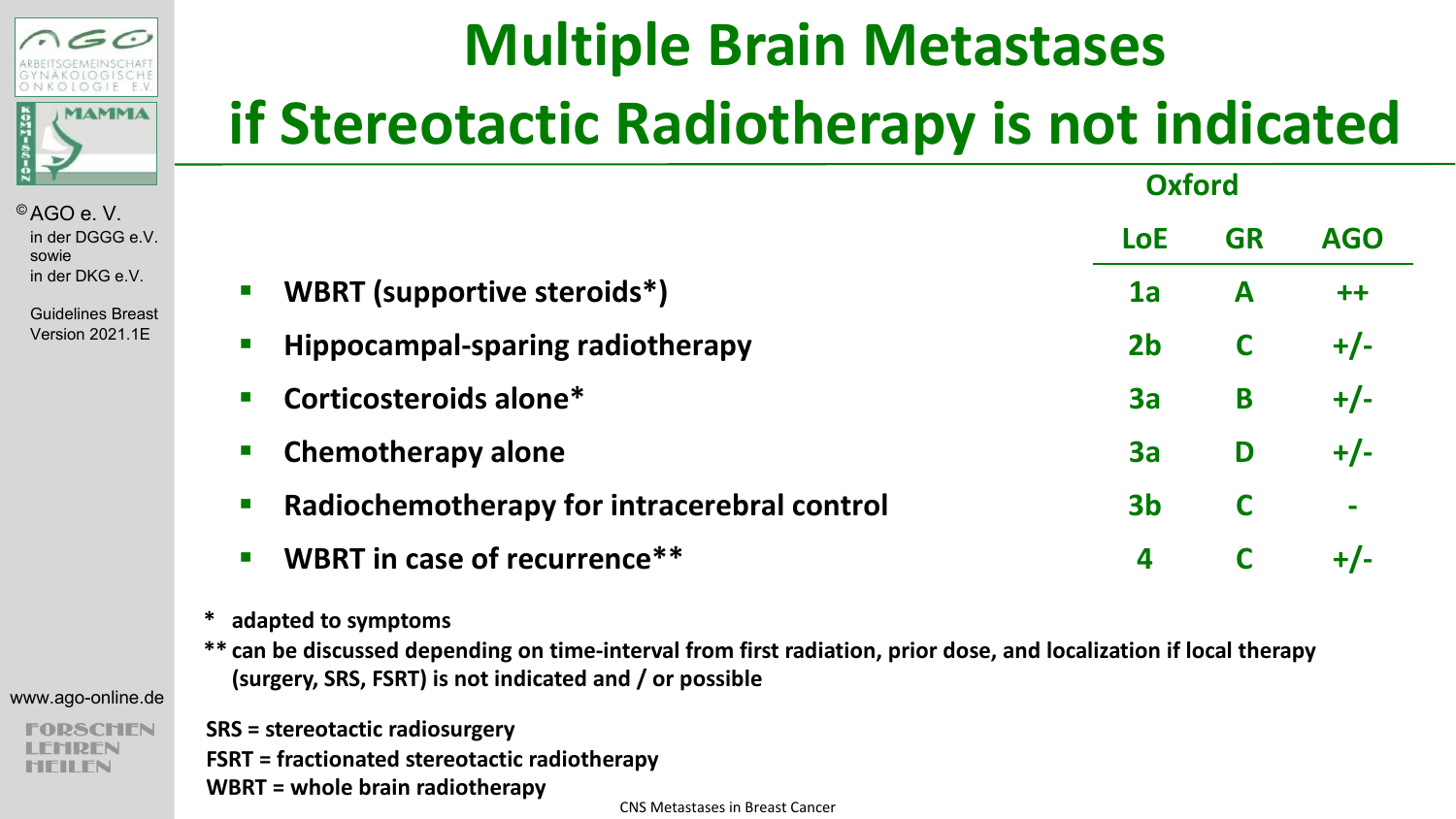

**Guidelines Brea** Version 2021.1E

# **Symptomatic Therapy of Brain Metastases**

| V.       |                                                                                                                                            | Oxford     |           |            |  |
|----------|--------------------------------------------------------------------------------------------------------------------------------------------|------------|-----------|------------|--|
|          |                                                                                                                                            | <b>LoE</b> | <b>GR</b> | <b>AGO</b> |  |
| ıst<br>≣ | Anticonvulsants only if symptoms of seizures<br>$\blacksquare$                                                                             | 3a         | C         |            |  |
|          | Glucocorticoids only if symptoms and /<br>$\blacksquare$<br>or mass effect (Dexamethasone with best evidence)                              | 3a         |           |            |  |
|          | For patients with bad prognosis and reduced physical common<br>$\mathcal{L}_{\mathcal{A}}$<br>conditions best supportive care is an option | 5 - 1      | D         |            |  |

www.ago-online.de

**DSCHEN HDFN HEILEN**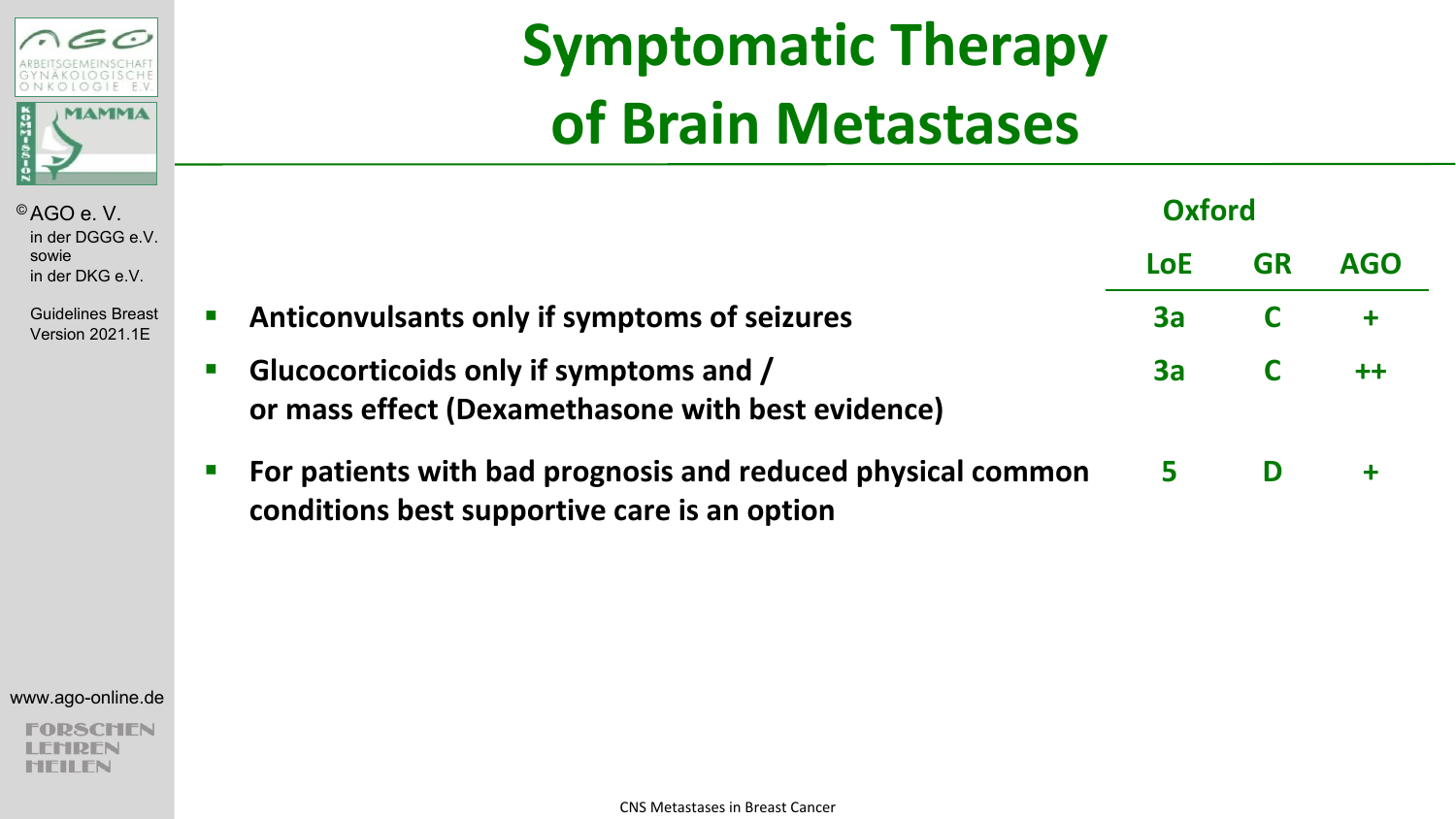

Guidelines Breast Version 2021.1E

#### www.ago-online.de

**PSCHEN** HDFN **HEILEN** 

# **Systemic Therapy of Brain Metastases**

|                                                                                                                                                          | <b>Oxford</b>  |           |            |
|----------------------------------------------------------------------------------------------------------------------------------------------------------|----------------|-----------|------------|
|                                                                                                                                                          | <b>LoE</b>     | <b>GR</b> | <b>AGO</b> |
| Chemotherapy alone as primary treatment<br>ш                                                                                                             | 3a             | D         |            |
| HER2 pos.<br><b>The Second</b>                                                                                                                           |                |           |            |
| Tucatinib + Trastuzumab + Capecitabine (after $\geq 2$ anti-<br><b>HER2-therapies</b> )                                                                  | 2 <sub>b</sub> | B         | ÷          |
| T-DM1<br>$\mathbf{r}$                                                                                                                                    | 2 <sub>b</sub> | B         | $+/-$      |
| Lapatinib + Capecitabine<br><b>D</b>                                                                                                                     | 2 <sub>b</sub> | B         | $+/-$      |
| <b>Neratinib + Capecitabine</b><br>$\mathcal{L}_{\mathcal{A}}$                                                                                           | 2 <sub>b</sub> | B         | $+/-$      |
| <b>Neratinib + Paclitaxel</b><br>$\blacksquare$                                                                                                          | 2 <sub>b</sub> | B         | $+/-$      |
| Continuation of the current systemic therapy if first<br>$\mathcal{L}_{\mathcal{A}}$<br>diagnosis of brain metastasis and stable extracranial<br>disease | 2c             | C         | $\ddagger$ |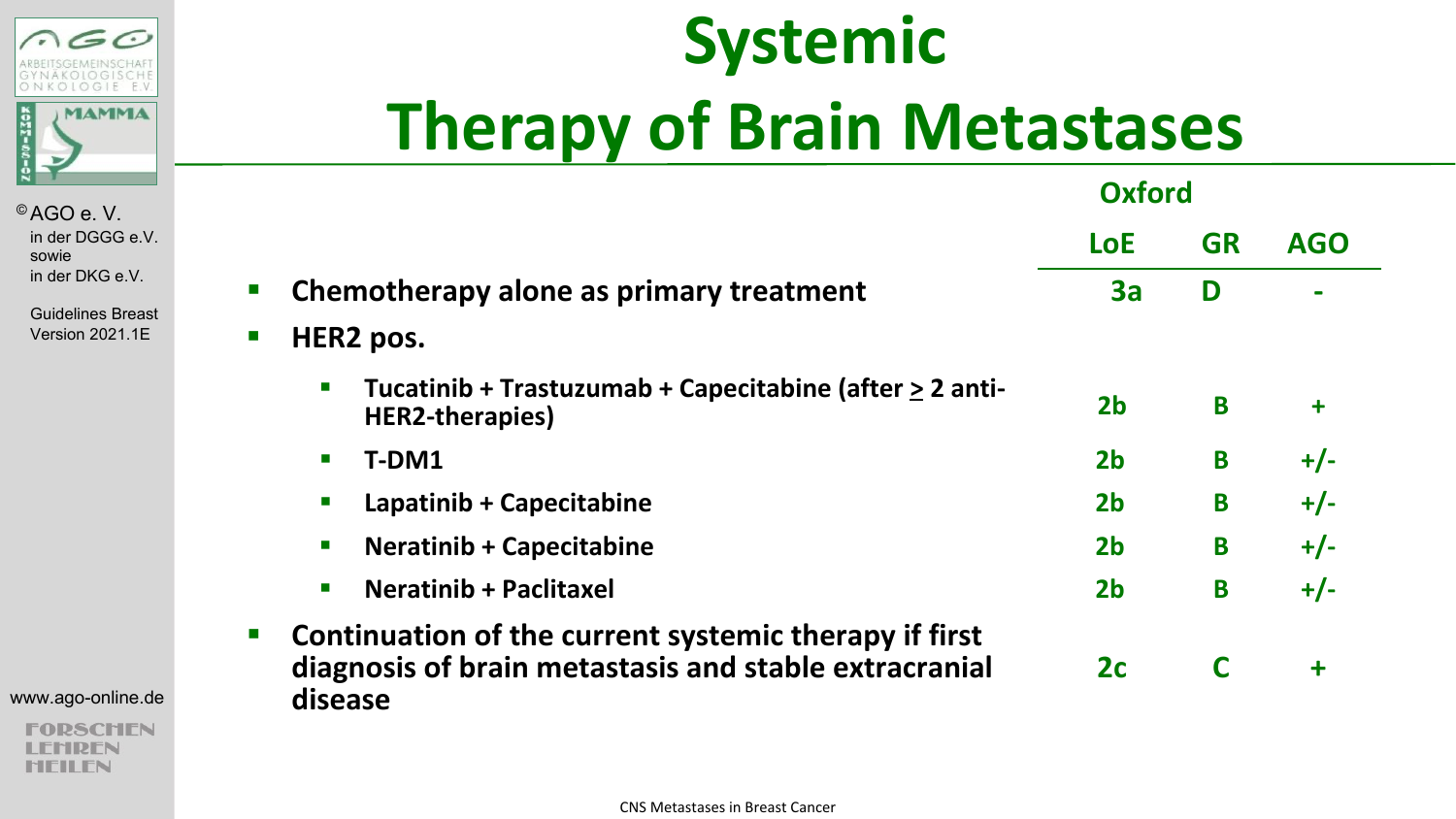

Guidelines Breast Version 2021.1E

| www.ago-online.de |  |
|-------------------|--|

**FORSCHEN IREN NEILEN** 

=chemotherapy)

### **CNS-efficacy of systemic anti-HER2 therapy**

| <b>Study</b>                                                                          |                                                       | <b>Study type</b>                                                                                                                                             | <b>Therapy</b>                                                                                                                                                               | <b>Efficacy endpoint</b>                                                                                                                                                                                                                                                        |
|---------------------------------------------------------------------------------------|-------------------------------------------------------|---------------------------------------------------------------------------------------------------------------------------------------------------------------|------------------------------------------------------------------------------------------------------------------------------------------------------------------------------|---------------------------------------------------------------------------------------------------------------------------------------------------------------------------------------------------------------------------------------------------------------------------------|
| HER2Climb <sup>1,</sup><br>Lin <sup>1</sup><br>et al.<br>Murthy <sup>2</sup> et<br>al | $N = 612$<br>With brain<br>$met$ n=291                | Prospective, randomized (2:1)<br>٠<br>٠<br>Basline brain MRI<br>BM (n=291) classified as active<br>л.<br>or stable                                            | Tuca + T + Cap $(n=198)$ vs.<br>$Plac + T + Cap (n=93)$<br>Inclusion: prior therapy with T-DM1,<br>Per. T                                                                    | <b>Tucatinib vs Placeco:</b><br>Median CNS-PFS: 9.9 vs 4.2 mo (HR=0.32, 95% CI 0.22-0.48, p<0.001)<br>Median OS: 18.1 vs 12.0 mo (HR=0.58, 95 % CI 0.40-0.85, p=0.005)<br>ORR-IC: 47.3 % (95 % CI 33.7-61.2 %) vs 20.0 % (95% CI 5.7-43.7 %), p=0.03<br>٠                       |
| EMILIA <sup>3</sup><br>Krop<br>et al                                                  | $N = 991$<br>with brain<br>$met$ n=95                 | Retrospective, exploratory,<br>٠<br>not prespecified<br>Pre study screening (MRI, CT)<br>٠<br>study enrollment possibel if<br>٠<br>CNS-mets were asymptomatic | T-DM1 versus L + Cap<br>Inclusion: PD after T, Pac<br>No prior T-DM1, L, Cap                                                                                                 | $T-DM1$ vs $L + Cap$ :<br>Median PFS: 5.9 vs. 5.7 mo (HR=1.00; 95% CI 0.54-1.84, p=1.000)<br>Median time-to symptom-progression: 7.2 vs. 5.5 mo (HR=0.70, 95% CI 0.33-<br>$1.48. p=0.338$<br>Median OS: 26.8 vs. 12.9 mo (HR=0.38, 95% CI 0.18-0.80, p=0.008)<br>٠              |
| KAMILLA <sup>4</sup><br>Montemurr<br>o et al.                                         | $N = 2002$<br>$N = 398$ with<br>baseline<br>brain met | $\blacksquare$<br>Phase IIIb, single arm<br>Exploratory analysis<br>٠                                                                                         | T-DM1<br>Inclusion:<br>Locally advanced/mbc<br>In pts with BM: Prior Anti-HER2-<br>therapy (L,60% T 99%, Per 6%), and cht<br>99%; prior RT BM 57%)<br>1line up to $> 5$ line | T-DM1<br>N=126 with measurable BM at baseline<br>CNS-ORR 21.4 % (95% CI 14.6-29.6)<br>CBR 42.9 % (95% CI 34.1-52.0)<br>Median PFS w or w/o BM: 5.5 (95% CI 5.3-5.6) vs. 7.7 mo (95% CI 6.8-8.1)<br>Median OS w or w/o BM: 18.9 (95% CI 17.1-21.3 vs. 30.0 mo (95% CI 27.6-31.2) |
| NALA <sup>5</sup><br>Saura<br>et al                                                   | $N = 621.$<br>With brain<br>met N=101                 | ٠<br>Prospective, randomized (1:1)<br>enrollment if CNS-mets were<br>٠<br>stable and asymptomatic<br>٠<br>Sec. Endpoint: incidence of<br>CNS intervention     | $N + Cap$ vs $L + Cap$<br>Inclusion: $\geq 2$ anti-HER2 therapies, 33%<br>had prior Tra, Per, T-DM1                                                                          | N+Cap vs L+Cap:<br>Cumulative incidence of CNS intervention :<br>22.8 % (95% CI 15.5-30.9 %). 29.2 % (95% CI 22.5+36.1 %), p=0.043                                                                                                                                              |
| NEFERT-T <sup>6</sup><br>Awada<br>et al.                                              | $N = 479$                                             | Exploratory not preplanned<br>$\bullet$<br>subgroup analysis of<br>randomized controlled trial                                                                | N+Pac (n=242) vs T + Pac (n=237)<br>Inclusion: untreated metastatic or<br>recurrent HER2+ BC, L/T as<br>adjuvant/neoadjuvant therapy allowed                                 | N+Pac vs T + Pac<br>Incidence of CNS recurrences: RR 0.48, 95% CI 0.29-0.79, p=0.002<br>Time to CNS metastases: HR 0.45, 95% CI 0.26-0.78, p=0.004<br>٠<br>2 years cumulative CNS incidence: N-Pac 10.1%; T-Pac 20.2%                                                           |
| <b>DESTINY-</b><br>Breast017<br>Modi<br>et al.                                        | $N = 184$<br>With brain<br>$met$ $n=24$               | ٠<br>Prospective, single arm, open<br>label<br>study enrollment possibel if<br>٠<br>CNS-mets were stable and<br>asymptomatic (n=24)                           | Trastuzumab-Deruxtecan<br>Inclusion: prior therapy with T-DM1,<br>66% had Per, 100% Tra, 54% other anti-<br>HER <sub>2</sub>                                                 | Trastuzumab-Deruxtecan:<br>Median CNS-PFS: 18.1 mo (95% CI 6.7-18.1) (all patients 16.4 mo, 95% CI 12.7-<br>n.r.                                                                                                                                                                |
| Landscape <sup>8</sup><br>Bachelot et<br>al.                                          | $N=45$<br>Untreated<br>brain<br>metastases            | Single-arm, phase II                                                                                                                                          | $L + Cap$                                                                                                                                                                    | $L + Cap$<br>Objective CNS response: 65.9 % (95% CI 50.1-79.5)                                                                                                                                                                                                                  |

CNS Metastases in Breast Cancer

(T=Trastuzumab, Tuca=Tucatinib, Plac = Placebo, Cap = Capecitabine, L= Lapatinib, N=Neratinib, Pac =Paclitaxel, Per =Pertuzumab, BM =brain metastases, cht